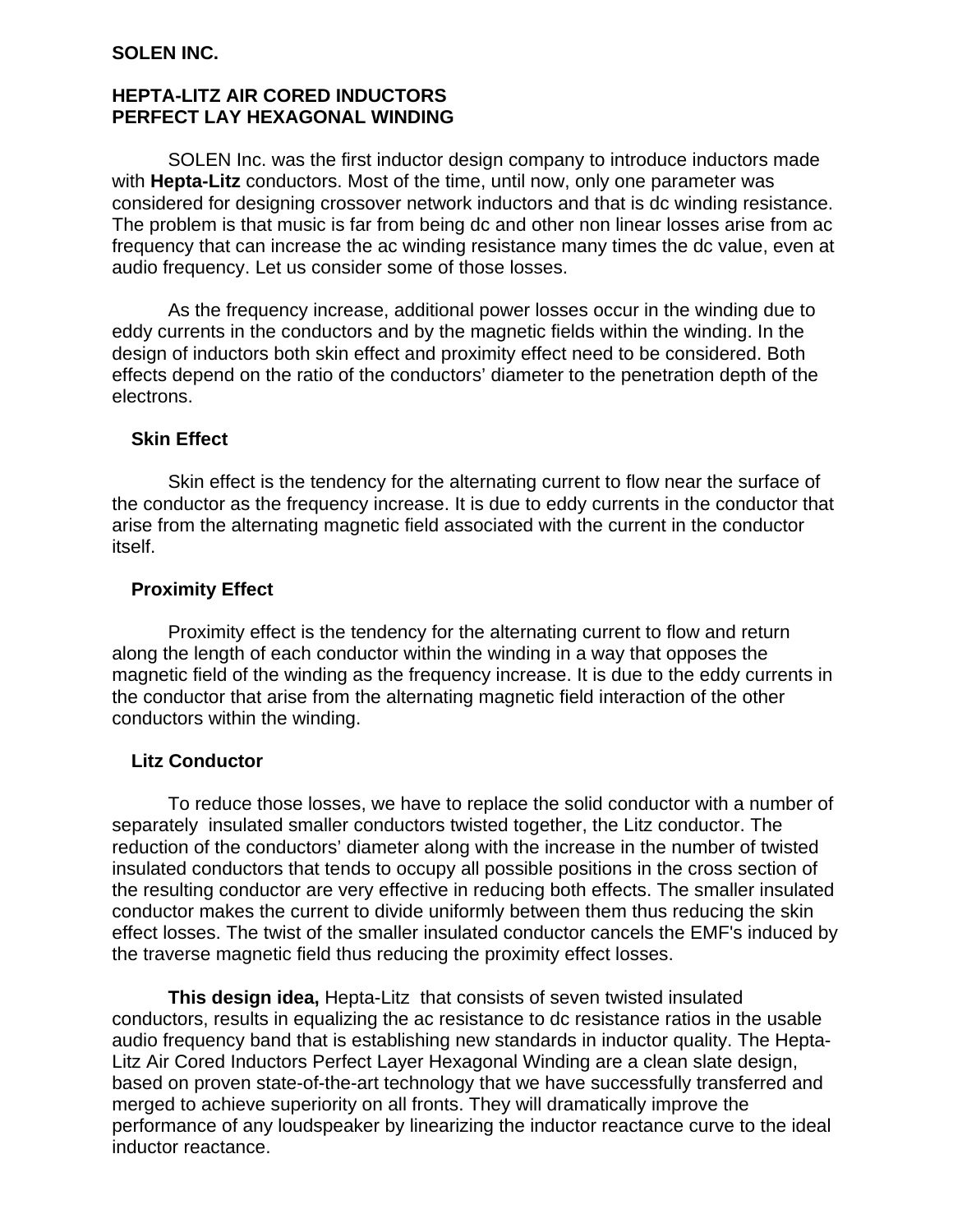L10 = 7 x .80 mm conductor's  $\varnothing$  = 2.4 mm conductor  $\varnothing$  = S12 = 2.0 mm conductor Ø dc resistance L12 = 7 x .64 mm conductor's  $\varnothing$  = 2.0 mm conductor  $\varnothing$  = S14 = 1.6 mm conductor Ø dc resistance L14 = 7 x .51 mm conductor's  $\varnothing$  = 1.6 mm conductor  $\varnothing$  = S16 = 1.3 mm conductor Ø dc resistance L16 = 7 x .40 mm conductor's  $\varnothing$  = 1.3 mm conductor  $\varnothing$  = S18 = 1.0 mm conductor Ø dc resistance

SOLEN 2008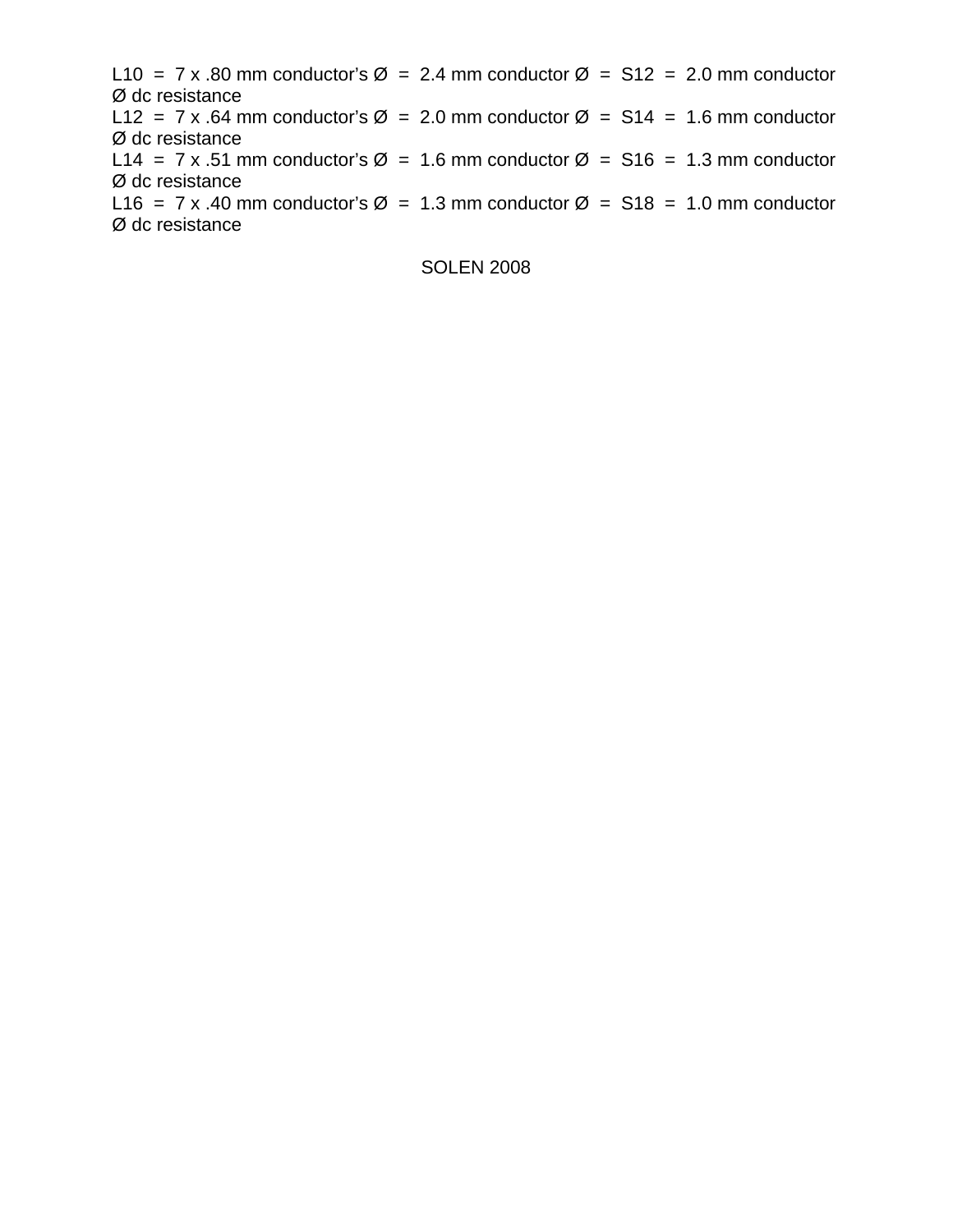# **SOLEN INC.**

## **HEPTA-LITZ AIR CORED INDUCTORS PERFECT LAY HEXAGONAL WINDING**

#### **● GENERAL INFORMATION**

| $\ $ Type    | : Air Cored Inductor.                             |
|--------------|---------------------------------------------------|
| Conductors   | : Pure Copper Seven Twisted Insulated Conductors. |
| Dielectric   | : Red Polyurethane Polyamide Enamel.              |
| Construction | : Hollow Cylindrical Type, Radial Leads.          |
| Winding      | : Perfect Layer Hexagonal Self-Supporting Type.   |
| Coating      | : Varnish Dip With Four Black Nylon Ties.         |
| Leads        | : Pure Copper.                                    |

#### **● TECHNICAL DATA**

| Inductance Range/Tolerance<br><b>Conductor Material</b><br><b>Electrical Conductivity</b> | $: 0.10$ 30 mH, E 24 series, $\pm 1$ %. (see specifications for details)<br>: $\geq$ 99.99 % Purity Annealed Copper.<br>$\div$ ≥ 101.5 %. |
|-------------------------------------------------------------------------------------------|-------------------------------------------------------------------------------------------------------------------------------------------|
| DC Resistance                                                                             | : Very Low (see specifications for details)                                                                                               |
| Oxygen Content                                                                            | : $\leq$ 200 ppm on surface.                                                                                                              |
| Temperature Coefficient                                                                   | : 0.00393 / $^{\circ}$ C.                                                                                                                 |
| Temperature Range                                                                         | : -55 °C to +85 °C.                                                                                                                       |
| Insulation Temperature                                                                    | ∶ 130 °C.                                                                                                                                 |
| Solderable Temperature                                                                    | ∶360 °C.                                                                                                                                  |
| <b>Test Voltage</b>                                                                       | : 1000 VAC                                                                                                                                |
| <b>Total Conductor Diameter</b>                                                           | : L16 = 1.3.<br>$L12 = 2.0$ .<br>$L14 = 1.6$ .<br>$L10 = 2.4$ mm $\varnothing$                                                            |
| Conductors Number/Diameter                                                                | : L16 = 7 x .40, L14 = 7 x .51, L12 = 7 x .64, L10 = 7 x .80 mm $\varnothing$                                                             |
| Skin Effect Rac = Rdc                                                                     | $L12 = 12$ ,<br>$L$ 10 = 8 KHz<br>: L16 = 27, L14 = 18,                                                                                   |
| Skin Effect Rac = $Rdc + 10%$                                                             | $L12 = 45.$<br>$L10 = 30$ KHz<br>: L16 = 100. L14 = 70.                                                                                   |
| Winding Space Factor                                                                      | $L14 = 87.$<br>$L12 = 88.$<br>$L10 = 89 \%$<br>: L16 = 86.                                                                                |

#### **● FEATURE**

Integral Wheeler Formula Application. Computer Optimized Inductor Dimension. Ultra Linear AC Resistance Linear Phase Angle between Current and Voltage. Linear and Stable High Frequency Characteristics. Very Low Magnetostriction Distortion. Constant Inductance with Voltage Variation. Constant Inductance with Current Variation. No Saturation Distortion. No Hyteresis Distortion.

#### **● ELECTRICAL PERFORMANCE**

Very High Quality Factor. Very Low Skin Effect Losses. Very Low Proximity Effect Losses. Low A.C. Resistance. Low D.C. resistance Low Self Capacitance.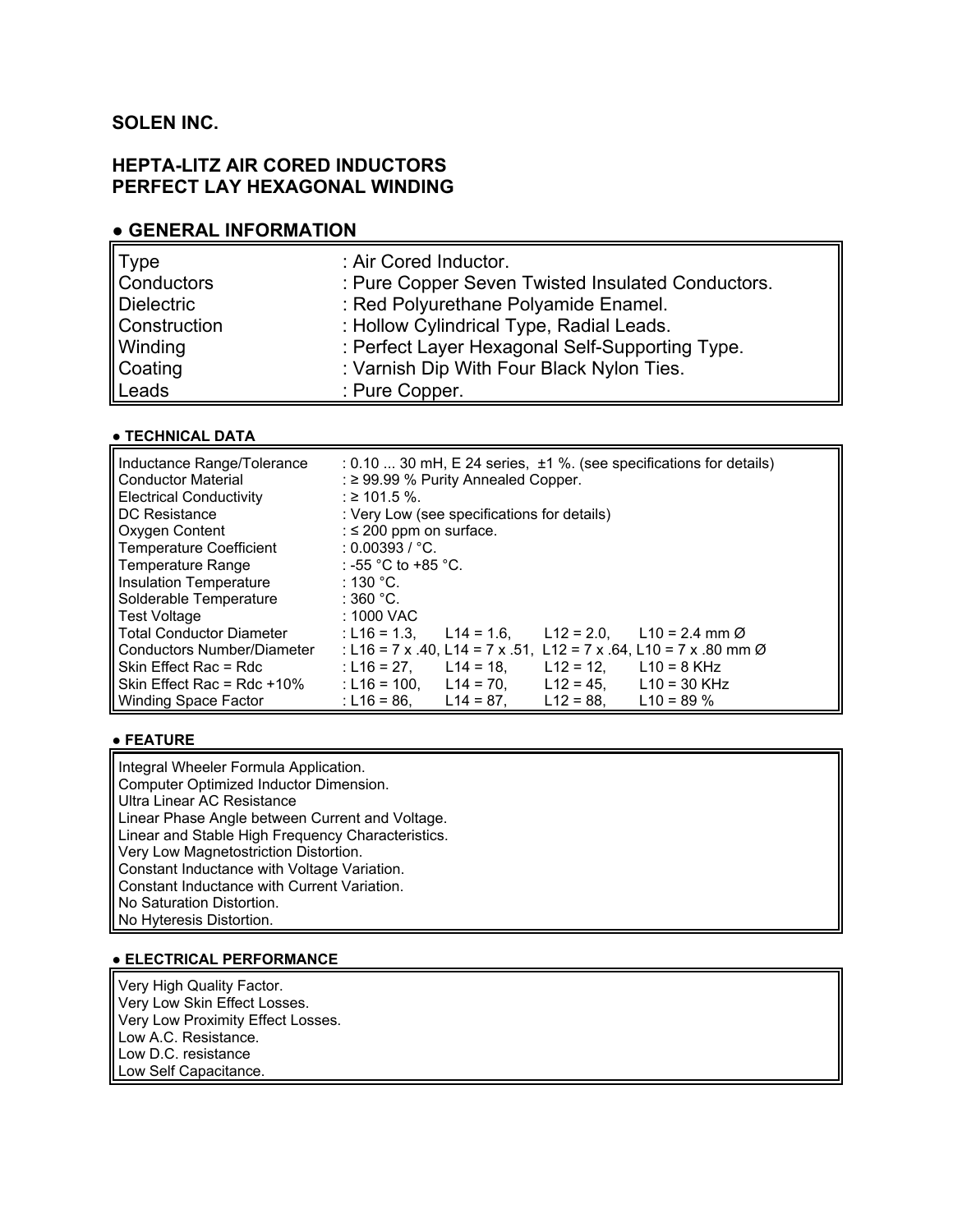# **HEPTA-LITZ AIR CORED INDUCTORS** AC/DC Resistance (Ohms) ±5% **PERFECT LAY HEXAGONAL WINDING**

# AC/DC Resistance (Ohms)  $\pm 5\%$ <br>Dimensions (mm)  $\pm 10\%$

| L16<br>$1.21 \text{ mm}$ $0 \left(7 \text{ x } .40 \text{ mm}\right)$<br>16 AWG (7 x 26 AWG)<br>Inductance/DCR LxdxD<br>P/N<br>------------------------------                                                                                                                                                                   | L14<br>1.53 mm $\emptyset$ (7 x .51 mm) L12<br>14 AWG (7 x 24 AWG)<br>P/N Inductance/DCR LxdxD<br>------------------------------                                                                                                                                                                                            | 1.93 mm $\emptyset$ (7 x .64 mm)<br>12 AWG (7 x 22 AWG)<br>P/N Inductance/DCR LxdxD<br>-------------------------------                                                                                                                                                                                        | L10<br>2.40 mm $\emptyset$ (7 x 0.80 mm)<br>10 AWG (7 x 20 AWG)<br>P/N Inductance/DCR<br>LxdxD<br>------------------------------                                                                                                                                                                                                                 |
|---------------------------------------------------------------------------------------------------------------------------------------------------------------------------------------------------------------------------------------------------------------------------------------------------------------------------------|-----------------------------------------------------------------------------------------------------------------------------------------------------------------------------------------------------------------------------------------------------------------------------------------------------------------------------|---------------------------------------------------------------------------------------------------------------------------------------------------------------------------------------------------------------------------------------------------------------------------------------------------------------|--------------------------------------------------------------------------------------------------------------------------------------------------------------------------------------------------------------------------------------------------------------------------------------------------------------------------------------------------|
| L16.10 .10 mH .12 11x22x45<br>L16.11<br>.11 mH .13 11x22x45<br>L16.12<br>.12 mH<br>.14 11x22x45<br>L16.13<br>.13 mH .15 11x22x45<br>L16.15 .15 mH<br>.16 11x22x45<br>-----------------------------                                                                                                                              | ----------------                                                                                                                                                                                                                                                                                                            |                                                                                                                                                                                                                                                                                                               |                                                                                                                                                                                                                                                                                                                                                  |
| .16 mH<br>.16 13x25x51<br>L16.16<br>L16.18<br>$.18$ mH<br>.17 13x25x51<br>L16.20<br>$.20$ mH<br>.18 13x25x51<br>.19 13x25x51<br>L16.22<br>$.22$ mH<br>L16.24<br>.21 13x25x51<br>.24 mH<br>L16.27<br>.22 13x25x51<br>.27 mH<br>L16.30 .30 mH<br>.24 13x25x51<br>----------------------------                                     | L14.16<br>.16 mH .11 14x29x57<br>L14.18<br>.18 mH .11 14x29x57<br>L14.20<br>.20 mH .12 14x29x57<br>.22 mH .13 14x29x57<br>L14.22<br>L14.24<br>.24 mH .14 14x29x57<br>L14.27<br>.27 mH .15 14x29x57<br>L14.30<br>.30 mH .16 14x29x57<br>----------------------------                                                         | ----------------                                                                                                                                                                                                                                                                                              |                                                                                                                                                                                                                                                                                                                                                  |
| L16.33<br>.33 mH .26 14x29x57<br>L16.36<br>.27 14x29x57<br>.36 <sub>mH</sub><br>L16.39<br>.28 14x29x57<br>.39 mH<br>.29 14x29x57<br>L16.43<br>.43 mH<br>.31 14x29x57<br>L16.47<br>.47 mH<br>L16.51 .51 mH<br>.33 14x29x57<br>L16.56<br>.56 mH<br>.35 14x29x57<br>.36 14x29x57<br>L16.62 .62 mH<br>----------------------------- | L14.33<br>.33 mH .16 16x32x64<br>L14.36<br>.36 mH .17 16x32x64<br>L14.39<br>.39 mH .18 16x32x64<br>.43 mH .19 16x32x64<br>L14.43<br>.47 mH .21 16x32x64<br>L14.47<br>L14.51<br>.51 mH .22 16x32x64<br>L14.56<br>.56 mH .23 16x32x64<br>.62 mH .24 16x32x64<br>L14.62<br>-----------------------------                       | L12.33 .33 mH .10 19x38x76<br>L12.36 .36 mH .11 19x38x76<br>L12.39<br>.39 mH .12 19x38x76<br>L12.43 .43 mH .12 19x38x76<br>L12.47 .47 mH .13 19x38x76<br>L12.51 .51 mH .14 19x38x76<br>L12.56<br>.56 mH .15 19x38x76<br>L12.62 .62 mH .16 19x38x76<br>-----------------------------                           | -------------------------------                                                                                                                                                                                                                                                                                                                  |
| L16.68 .68 mH .38 16x32x64<br>L16.75 .75 mH<br>.40 16x32x64<br>L16.82 .82 mH<br>.43 16x32x64<br>L16.91 .91 mH<br>.45 16x32x64<br>.47 16x32x64<br>L161.0 1.0 mH<br>$.50$ $16x32x64$<br>L161.1 1.1 mH<br>L161.2 1.2 mH<br>.54 16x32x64<br>L161.3 1.3 mH .57 16x32x64<br>L161.5 1.5 mH<br>$.60$ $16x32x64$                         | .68 mH .25 19x38x76<br>L14.68<br>L14.75<br>.75 mH .27 19x38x76<br>L14.82<br>.82 mH .28 19x38x76<br>L14.91 .91 mH .30 19x38x76<br>L141.0 1.0 mH .31 19x38x76<br>L141.1 1.1 mH .33 19x38x76<br>L141.2 1.2 mH .35<br>19x38x76<br>L141.3 1.3 mH .38 19x38x76<br>L141.5 1.5 mH .41 19x38x76<br>_________________________________ | L12.68 .68 mH .17 22x45x89<br>L12.75 .75 mH .18 22x45x89<br>L12.82 .82 mH .19 22x45x89<br>L12.91 .91 mH .20 22x45x89<br>L121.0 1.0 mH .21 22x45x89<br>L121.1 1.1 mH .23 22x45x89<br>L121.2 1.2 mH .24 22x45x89<br>L121.3 1.3 mH .26 22x45x89<br>L121.5 1.5 mH .28 22x45x89<br>------------------------------- | L10.68 .68 mH .11 25x51x102<br>L10.75 .75 mH .12 25x51x102<br>L10.82 .82 mH .12 25x51x102<br>L10.91 .91 mH .13<br>25x51x102<br>L101.0 1.0 mH<br>25x51x102<br>.14<br>L101.1 1.1 mH<br>25x51x102<br>.15<br>L101.2 1.2 mH<br>.16<br>25x51x102<br>L101.3 1.3 mH<br>.17<br>25x51x102<br>L101.5 1.5 mH .19 25x51x102<br>------------------------------ |
| -----------------------------<br>L161.6 1.6 mH<br>.63 19x38x76<br>.68 19x38x76<br>L161.8 1.8 mH<br>.70 19x38x76<br>L162.0 2.0 mH<br>L162.2 2.2 mH .76 19x38x76<br>$L162.4$ 2.4 mH<br>.81 19x38x76<br>L162.7 2.7 mH .87 19x38x76<br>L163.0 3.0 mH .93 19x38x76<br>-----------------------------                                  | L141.6 1.6 mH .44 22x45x89<br>L141.8 1.8 mH .46 22x45x89<br>L142.0 2.0 mH .48 22x45x89<br>L142.2 2.2 mH .52 22x45x89<br>L142.4 2.4 mH .56 22x45x89<br>L142.7 2.7 mH .60 22x45x89<br>L143.0 3.0 mH .63 22x45x89<br>-----------------------------                                                                             | L121.6 1.6 mH .29 25x51x102<br>L121.8 1.8 mH .30 25x51x102<br>L122.0 2.0 mH .31 25x51x102<br>L122.2 2.2 mH .33 25x51x102<br>L122.4 2.4 mH .36 25x51x102<br>L122.7 2.7 mH .39 25x51x102<br>L123.0 3.0 mH .42 25x51x102<br>-----------------------------                                                        | L101.6 1.6 mH .20<br>32x64x127<br>L101.8 1.8 mH .21<br>32x64x127<br>L102.0 2.0 mH .22 32x64x127<br>L102.2 2.2 mH<br>32x64x127<br>.24<br>L102.4 2.4 mH .26 32x64x127<br>L102.7 2.7 mH .28<br>32x64x127<br>L103.0 3.0 mH .30 32x64x127<br>-----------------------------                                                                            |
| L163.3 3.3 mH .98<br>22x45x89<br>L163.6 3.6 mH 1.03<br>22x45x89<br>L163.9 3.9 mH 1.09 22x45x89<br>L164.3 4.3 mH 1.15 22x45x89<br>L164.7 4.7 mH 1.22 22x45x89<br>L165.1 5.1 mH 1.29<br>22x45x89<br>L165.6 5.6 mH 1.36 22x45x89<br>L166.2 6.2 mH 1.43 22x45x89<br>-----------------------------                                   | L143.3 3.3 mH .66 25x51x102<br>L143.6 3.6 mH .70<br>25x51x102<br>L143.9 3.9 mH .73<br>25x51x102<br>L144.3 4.3 mH .77<br>25x51x102<br>L144.7 4.7 mH .82 25x51x102<br>L145.1 5.1 mH .86<br>25x51x102<br>L145.6 5.6 mH .91<br>25x51x102<br>L146.2 6.2 mH .96 32x64x127<br>-------------------------------                      | L123.3 3.3 mH .45 32x64x127<br>L123.6 3.6 mH .47<br>32x64x127<br>L123.9 3.9 mH .49 32x64x127<br>L124.3 4.3 mH .52 32x64x127<br>L124.7 4.7 mH .56 32x64x127<br>L125.1 5.1 mH .59 32x64x127<br>L125.6 5.6 mH .63 32x64x127<br>L126.2 6.2 mH .67 32x64x127<br>-----------------------------                      | L103.3 3.3 mH .32<br>38x76x152<br>L103.6 3.6 mH .34<br>38x76x152<br>L103.9 3.9 mH .35<br>38x76x152<br>L104.3 4.3 mH .37<br>38x76x152<br>L104.7 4.7 mH .40<br>38x76x152<br>L105.1 5.1 mH<br>38x76x152<br>.42<br>L105.6 5.6 mH .45<br>38x76x152<br>L106.2 6.2 mH .47<br>38x76x152<br>-------------------------------                               |
| L166.8 6.8 mH 1.51 25x51x102<br>L167.5 7.5 mH 1.59<br>25x51x102<br>L168.2 8.2 mH 1.67<br>25x51x102<br>L169.1 9.1 mH 1.75<br>25x51x102<br>L1610<br>10 mH 1.84 25x51x102<br>L1611<br>11 mH 1.98 25x51x102<br>12 mH 2.12 25x51x102<br>L1612                                                                                        | L146.8 6.8 mH 1.01<br>32x64x127<br>L147.5<br>7.5 mH 1.07<br>32x64x127<br>L148.2 8.2 mH 1.12<br>32x64x127<br>L149.1 9.1 mH 1.18<br>32x64x127<br>L1410<br>10 mH 1.24<br>32x64x127<br>11 mH 1.38<br>L1411<br>32x64x127<br>12 mH 1.52 32x64x127<br>L1412                                                                        | L126.8 6.8 mH .71 38x76x152<br>L127.5 7.5 mH<br>.75<br>38x76x152<br>L128.2 8.2 mH .79 38x76x152<br>L129.1 9.1 mH .83 38x76x152<br>L1210<br>10 mH .87 38x76x152<br>L1211<br>11 mH .96 38x76x152<br>12 mH 1.03 38x76x152<br>L1212                                                                               | L106.8 6.8 mH<br>.49<br>45x89x178<br>L107.5 7.5 mH<br>.52<br>45x89x178<br>L108.2 8.2 mH<br>.54<br>45x89x178<br>L109.1 9.1 mH<br>.57<br>45x89x178<br>L1010<br>10 mH .60<br>45x89x178<br>L1011<br>11 mH .65<br>45x89x178<br>L1012<br>12 mH .70<br>45x89x178                                                                                        |